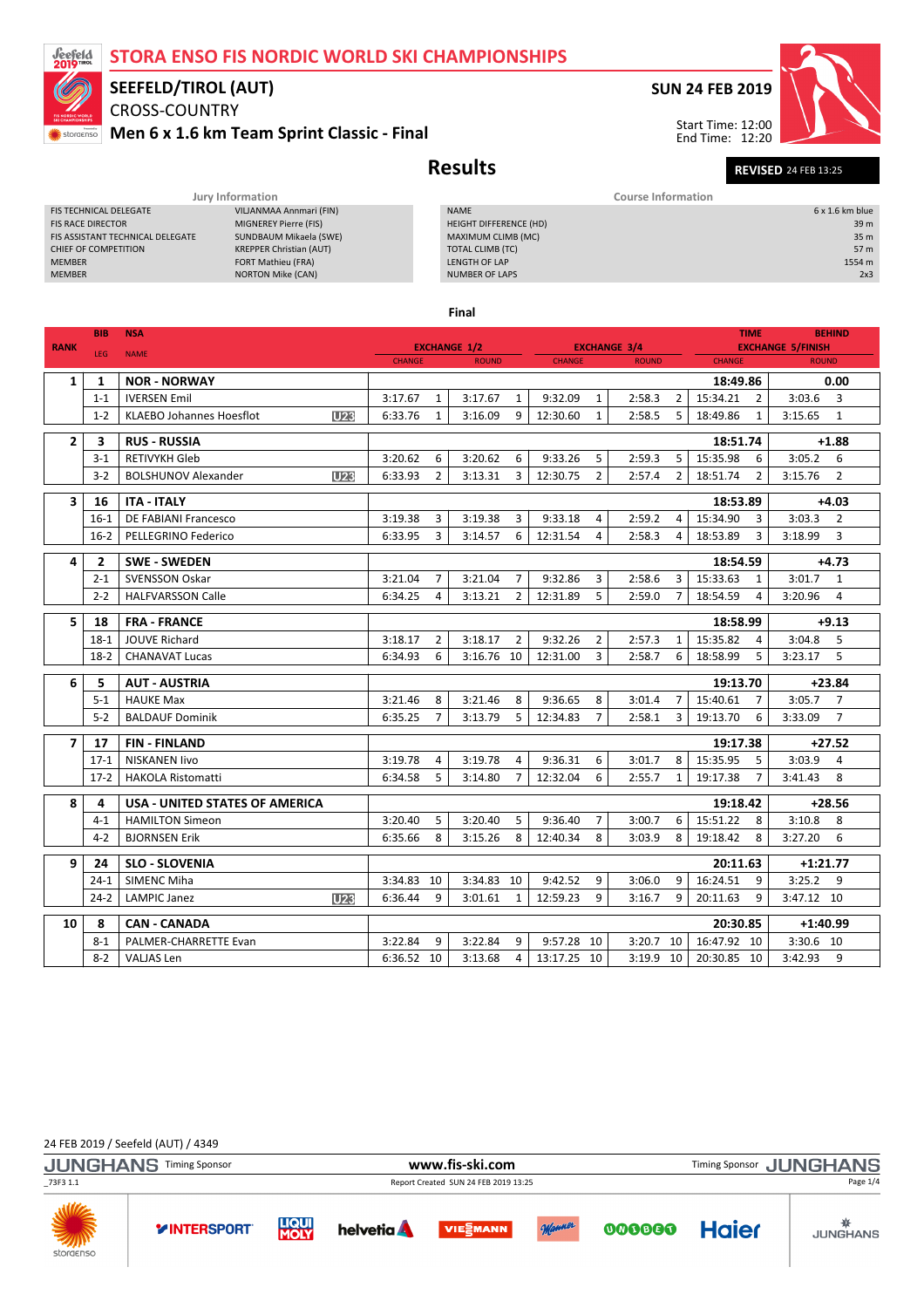STORA ENSO FIS NORDIC WORLD SKI CHAMPIONSHIPS



## SEEFELD/TIROL (AUT)

CROSS-COUNTRY Men 6 x 1.6 km Team Sprint Classic - Final SUN 24 FEB 2019



Results Revised 24 FEB 13:25

|             | <b>BIB</b>              |                                          |                                                                 |                                     |                                      |                                         |                                |                                          |  |
|-------------|-------------------------|------------------------------------------|-----------------------------------------------------------------|-------------------------------------|--------------------------------------|-----------------------------------------|--------------------------------|------------------------------------------|--|
|             |                         | <b>NSA</b>                               |                                                                 |                                     |                                      |                                         |                                | <b>TIME</b><br><b>BEHIND</b>             |  |
| <b>RANK</b> | LEG                     | <b>NAME</b>                              | <b>EXCHANGE 1/2</b><br><b>CHANGE</b>                            | <b>ROUND</b>                        | <b>EXCHANGE 3/4</b><br><b>CHANGE</b> | <b>ROUND</b>                            | <b>CHANGE</b>                  | <b>EXCHANGE 5/FINISH</b><br><b>ROUND</b> |  |
| 11          | 20                      | <b>SUI - SWITZERLAND</b>                 | SEMIFINAL 2 RANK: 5                                             |                                     |                                      |                                         | 19:32.10                       | $+17.48$                                 |  |
|             | $20 - 1$                | <b>SCHNIDER Ueli</b>                     | $3:24.15 = 3$                                                   | 3:24.15<br>3                        | 9:41.21<br>4                         | 3:09.5<br>6                             | 16:13.07<br>6                  | 3:18.9<br>6                              |  |
|             | $20 - 2$                | <b>HEDIGER Jovian</b>                    | 6:31.69<br>2                                                    | 3:07.54<br>5                        | 12:54.08<br>3                        | 3:12.8<br>4                             | 5<br>19:32.10                  | 4<br>3:19.03                             |  |
| 12          | 23                      | <b>EST - ESTONIA</b>                     | <b>SEMIFINAL 2 RANK: 6</b>                                      |                                     |                                      |                                         | 19:43.80                       | $+29.18$                                 |  |
|             | $23-1$                  | <b>RANKEL Raido</b>                      | 3:22.92<br>1                                                    | 3:22.92<br>$\mathbf{1}$             | 9:40.36<br>3                         | 3:08.2<br>3                             | 16:04.50<br>4                  | 3:07.9<br>4                              |  |
|             | $23 - 2$                | <b>KILP Marko</b>                        | 6:32.16<br>3                                                    | 3:09.24 10                          | 12:56.60<br>$\overline{7}$           | 3:16.2<br>9                             | 19:43.80<br>6                  | 3:39.30<br>9                             |  |
| 13          | 6                       | <b>GBR - GREAT BRITAIN</b>               | SEMIFINAL 1 RANK: 7                                             | $+19.72$                            |                                      |                                         |                                |                                          |  |
|             | $6 - 1$                 | YOUNG Andrew                             | 3:20.91<br>6                                                    | 3:20.91<br>6                        | 9:39.62<br>5                         | 3:09.2<br>4                             | 19:30.52<br>15:54.67<br>4      | 3:03.9<br>1                              |  |
|             | $6-2$                   | <b>CLUGNET James</b>                     | 5<br>6:30.35                                                    | 3:09.44<br>5                        | 12:50.72<br>$\overline{7}$           | 3:11.1<br>$\overline{7}$                | $\overline{7}$<br>19:30.52     | 9<br>3:35.85                             |  |
| 14          | 19                      | <b>GER - GERMANY</b>                     | SEMIFINAL 2 RANK: 7                                             |                                     |                                      |                                         | 19:47.90                       | $+33.28$                                 |  |
|             | $19-1$                  | <b>BRUGGER Janosch</b>                   | 3:23.48<br>2                                                    | $\overline{2}$<br>3:23.48           | 9:44.24<br>7                         | 3:11.2<br>7                             | 16:20.34<br>7                  | 8<br>3:25.7                              |  |
|             | $19-2$                  | <b>EISENLAUER Sebastian</b>              | $6:33.03 = 6$                                                   | 3:09.55 11                          | 12:54.60<br>5                        | 3:10.3<br>$\overline{2}$                | 19:47.90<br>7                  | 3:27.56<br>6                             |  |
|             |                         |                                          |                                                                 |                                     |                                      |                                         |                                |                                          |  |
| 15          | 9                       | <b>KAZ - KAZAKHSTAN</b>                  | <b>SEMIFINAL 1</b>                                              | <b>RANK: 8</b>                      |                                      |                                         | 19:36.57                       | $+25.77$                                 |  |
|             | $9 - 1$<br>$9 - 2$      | CHEBOTKO Nikolay<br><b>VOLOTKA Denis</b> | 3:21.39<br>7<br>9<br>6:32.33                                    | 3:21.39<br>7<br>7<br>3:10.94        | 9:43.50<br>9<br>12:52.45<br>9        | 3:11.1<br>6<br>$\overline{2}$<br>3:08.9 | 16:11.42<br>9<br>8<br>19:36.57 | 3:18.9<br>8<br>$\overline{7}$<br>3:25.15 |  |
|             |                         |                                          |                                                                 |                                     |                                      |                                         |                                |                                          |  |
| 16          | 22                      | <b>BLR - BELARUS</b>                     | <b>SEMIFINAL 2</b>                                              | <b>RANK: 8</b>                      |                                      |                                         | 20:20.96                       | $+1:06.34$                               |  |
|             | $22 - 1$                | <b>ASTAPENKA Yury</b>                    | 3:24.23<br>5                                                    | 3:24.23<br>5                        | 10:15.43<br>10                       | 3:44.0<br>12                            | 16:48.10<br>9                  | 3:25.4<br>$\overline{7}$                 |  |
|             | $22 - 2$                | <b>VORANAU Aliaksandr</b>                | 6:31.43<br>$\mathbf{1}$                                         | 3:07.20<br>3                        | 13:22.68 10                          | 3:07.2<br>1                             | 20:20.96<br>8                  | $\overline{7}$<br>3:32.86                |  |
| 17          | $\overline{\mathbf{z}}$ | <b>CZE - CZECH REPUBLIC</b>              | <b>SEMIFINAL 1 RANK: 9</b>                                      |                                     |                                      |                                         | 19:37.03                       | $+26.23$                                 |  |
|             | $7 - 1$                 | <b>RYPL Miroslav</b>                     | 3:22.71 10                                                      | 3:22.71 10                          | 9:42.70<br>7                         | 3:11.1<br>6                             | 16:10.85<br>8                  | 3:18.9<br>8                              |  |
|             | $7 - 2$                 | <b>NOVAK Michal</b>                      | 6:31.52<br>$\overline{7}$                                       | 3:08.81<br>2                        | 12:51.88<br>8                        | 3:09.1<br>3                             | 9<br>19:37.03                  | 8<br>3:26.18                             |  |
| 18          | 21                      | <b>POL - POLAND</b>                      | <b>SEMIFINAL 2</b>                                              | RANK: 9                             |                                      |                                         | 20:23.58                       | $+1:08.96$                               |  |
|             | $21 - 1$                | <b>BURY Dominik</b>                      | 3:24.79<br>8                                                    | 3:24.79<br>8                        | 9:48.19<br>8                         | 3:15.6<br>8                             | 16:41.12<br>8                  | 3:39.7 11                                |  |
|             | 21-2                    | STAREGA Maciej                           | 6:32.51<br>5                                                    | 3:07.72<br>6                        | 13:01.40<br>8                        | 6<br>3:13.2                             | 20:23.58<br>9                  | 3:42.46 11                               |  |
| 19          | 25                      | <b>UKR - UKRAINE</b>                     | <b>SEMIFINAL 2</b>                                              | <b>RANK: 10</b>                     |                                      |                                         | 20:43.11                       | $+1:28.49$                               |  |
|             | $25 - 1$                | KOSTRUBA Yan                             | 3:26.70 10                                                      | 3:26.70 10                          | 9:58.53<br>9                         | 3:24.3<br>9                             | 17:01.86 10                    | 3:39.8 12                                |  |
|             | $25 - 2$                | KRASOVSKYI Oleksii                       | 6:34.14 10                                                      | 3:07.44<br>4                        | 13:22.03<br>9                        | 3:23.5 10                               | 20:43.11 10                    | 3:41.25 10                               |  |
| 20          | 10                      | <b>ROU - ROMANIA</b>                     | <b>SEMIFINAL 1</b>                                              | <b>RANK: 10</b>                     |                                      |                                         | 21:04.55                       | $+1:53.75$                               |  |
|             | $10-1$                  | POPA Raul Mihai                          | 3:34.37 12                                                      | 3:34.37 12                          | 10:25.27<br>11                       | 3:31.8 11                               | 17:23.59 10                    | 3:36.1 12                                |  |
|             | $10-2$                  | <b>HOGIU Petrica</b>                     | 6:53.47 12                                                      | 3:19.10 12                          | 13:47.45 10                          | 3:22.1 11                               | 21:04.55 10                    | 3:40.96 11                               |  |
| 21          | 26                      | <b>CHN - CHINA</b>                       | SEMIFINAL 2 RANK: 11                                            |                                     |                                      |                                         | 21:01.64                       | +1:47.02                                 |  |
|             | $26-1$                  | <b>WANG Qiang</b>                        |                                                                 | $3:41.52$ 13 3:41.52 13 10:32.88 12 |                                      | $3:44.9$ 13 17:27.43 11                 |                                | $3:28.2$ 9                               |  |
|             | 26-2                    | <b>ZHU Mingliang</b>                     | 6:47.94 12                                                      | 3:06.42<br>1                        | 13:59.17 12                          | 3:26.2 11                               | 21:01.64 11                    | 8<br>3:34.21                             |  |
| 22          | 11                      | <b>SVK - SLOVAKIA</b>                    | <b>SEMIFINAL 1</b><br><b>RANK: 11</b><br>21:10.80<br>$+2:00.00$ |                                     |                                      |                                         |                                |                                          |  |
|             | $11 - 1$                | <b>SEGEC Andrej</b>                      | 3:39.86 13                                                      | 3:39.86 13                          | 10:22.27 10                          | 3:29.4 10                               | 17:25.43 11                    | 3:37.7 13                                |  |
|             | $11-2$                  | KORISTEK Jan                             | 6:52.79 11                                                      | 3:12.93 10                          | 13:47.66 11                          | 3:25.3 12                               | 21:10.80 11                    | 3:45.37 13                               |  |
| 23          | 14                      | <b>BEL - BELGIUM</b>                     | <b>SEMIFINAL 1</b>                                              | <b>RANK: 12</b>                     |                                      |                                         | 21:24.14                       | $+2:13.34$                               |  |
|             | $14-1$                  | <b>SEROT Titouan</b>                     | 3:30.57 11                                                      | 3:30.57 11                          | 10:26.41 12                          | 3:42.2 13                               | 17:46.66 12                    | 3:58.6 14                                |  |
|             | $14-2$                  | DE MARRE Thibaut                         | 6:44.19 10                                                      | 3:13.62 11                          | 13:48.06 12                          | 3:21.6 10                               | 21:24.14 12                    | 3:37.48 10                               |  |
| 24          | 27                      | <b>LIE - LIECHTENSTEIN</b>               | SEMIFINAL 2 RANK: 12                                            |                                     |                                      |                                         | 21:37.87                       | $+2:23.25$                               |  |
|             | $27-1$                  | <b>VOEGELI Martin</b>                    | 3:29.30 11                                                      | 3:29.30 11                          | 10:20.01 11                          | 3:32.8 10                               | 17:36.39 12                    | 3:42.5 13                                |  |
|             | $27-2$                  | <b>BIEDERMANN Michael</b>                | 6:47.12 11                                                      | 3:17.82 12                          | 13:53.82 11                          | 3:33.8 12                               | 21:37.87 12                    | 4:01.48 13                               |  |

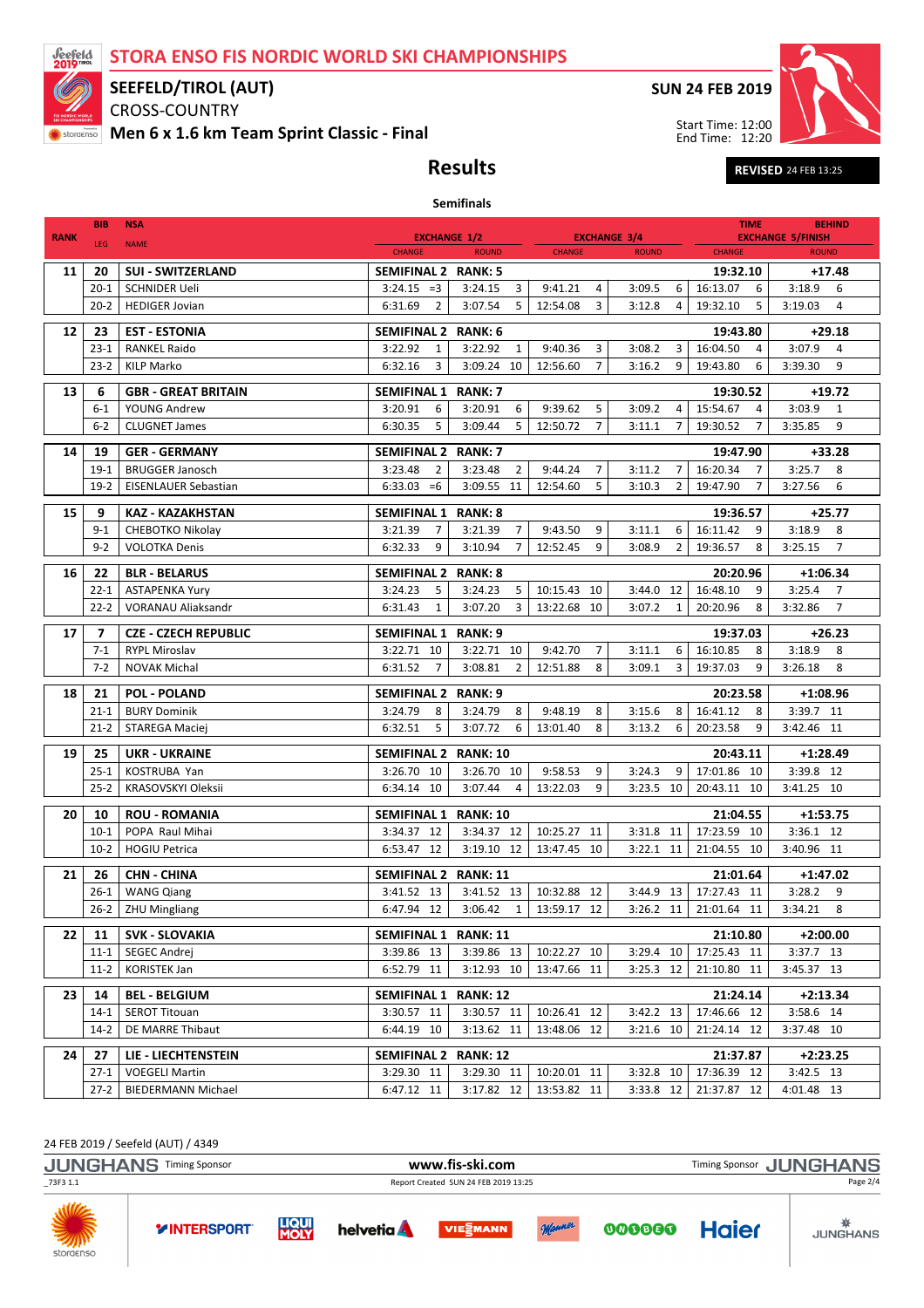STORA ENSO FIS NORDIC WORLD SKI CHAMPIONSHIPS



### SEEFELD/TIROL (AUT)

CROSS-COUNTRY Men 6 x 1.6 km Team Sprint Classic - Final SUN 24 FEB 2019

Start Time: 12:00 End Time: 12:20



Results REVISED 24 FEB 13:25

|             | <b>BIB</b>                                                                                                                                                                               | <b>NSA</b>                                  |                                                                                                                                                             |                                                      |                                                                         |                                     | <b>TIME</b>   | <b>BEHIND</b>                                                                                                      |  |  |
|-------------|------------------------------------------------------------------------------------------------------------------------------------------------------------------------------------------|---------------------------------------------|-------------------------------------------------------------------------------------------------------------------------------------------------------------|------------------------------------------------------|-------------------------------------------------------------------------|-------------------------------------|---------------|--------------------------------------------------------------------------------------------------------------------|--|--|
| <b>RANK</b> | LEG                                                                                                                                                                                      | <b>NAME</b>                                 |                                                                                                                                                             | <b>EXCHANGE 1/2</b><br><b>CHANGE</b><br><b>ROUND</b> |                                                                         | <b>EXCHANGE 3/4</b><br><b>ROUND</b> | <b>CHANGE</b> | <b>EXCHANGE 5/FINISH</b><br><b>ROUND</b>                                                                           |  |  |
|             |                                                                                                                                                                                          |                                             |                                                                                                                                                             |                                                      | <b>CHANGE</b>                                                           |                                     |               |                                                                                                                    |  |  |
| 25          | 12                                                                                                                                                                                       | <b>LTU - LITHUANIA</b>                      | SEMIFINAL 1 RANK: 13                                                                                                                                        |                                                      |                                                                         |                                     | 21:46.39      | $+2:35.59$                                                                                                         |  |  |
|             | $12 - 1$                                                                                                                                                                                 | <b>STROLIA Mantas</b>                       | 3:40.95 14                                                                                                                                                  | 3:40.95 14                                           | 10:47.72 14                                                             | 3:42.3 14                           | 18:01.03 14   | $3:29.3$ 11                                                                                                        |  |  |
|             | $12 - 2$                                                                                                                                                                                 | STROLIA Tautvydas                           | 7:05.33 14                                                                                                                                                  | 3:24.38 13                                           | 14:31.69 14                                                             | 3:43.9 13                           | 21:46.39 13   | 3:45.36 12                                                                                                         |  |  |
| 26          | 28                                                                                                                                                                                       | <b>TUR - TURKEY</b>                         | SEMIFINAL 2 RANK: 13                                                                                                                                        |                                                      |                                                                         |                                     | 22:02.65      | $+2:48.03$                                                                                                         |  |  |
|             | $28-1$                                                                                                                                                                                   | <b>DURSUN Hamza</b>                         | 3:30.80 12                                                                                                                                                  | 3:30.80 12                                           | 10:32.92 13                                                             | 3:36.8 11                           | 17:55.47 13   | 3:38.0 10                                                                                                          |  |  |
|             | $28-2$                                                                                                                                                                                   | <b>FIRAT Yusuf Emre</b>                     | 6:56.04 13                                                                                                                                                  | 3:25.24 14                                           | 14:17.43 13                                                             | 3:44.5 13                           | 22:02.65 13   | 4:07.18 14                                                                                                         |  |  |
| 27          | 13                                                                                                                                                                                       | <b>IRL - IRELAND</b>                        | <b>SEMIFINAL 1</b>                                                                                                                                          | <b>RANK: 14</b>                                      |                                                                         |                                     | 22:10.88      | $+3:00.08$                                                                                                         |  |  |
|             | $13-1$                                                                                                                                                                                   | <b>MALONEY WESTGAARD Thomas</b>             | 3:22.23<br>8                                                                                                                                                | 3:22.23<br>- 8                                       | 10:29.73 13                                                             | 3:32.6 12                           | 17:56.47 13   | 3:25.0 10                                                                                                          |  |  |
|             | $13-2$                                                                                                                                                                                   | ROSSITER Jan                                | 6:57.07 13                                                                                                                                                  | 3:34.84 14                                           | 14:31.47<br>13                                                          | 4:01.7 15                           | 22:10.88 14   | 4:14.41 14                                                                                                         |  |  |
| 28          | 29                                                                                                                                                                                       | <b>CRO - CROATIA</b>                        | SEMIFINAL 2 RANK: 14                                                                                                                                        |                                                      |                                                                         |                                     | 22:40.76      | $+3:26.14$                                                                                                         |  |  |
|             | $29-1$                                                                                                                                                                                   | <b>SKENDER Marko</b>                        | 3:55.24 14                                                                                                                                                  | 3:55.24 14                                           | 11:06.12 14                                                             | 3:45.7 14                           | 18:40.87 14   | 3:47.2 14                                                                                                          |  |  |
|             | $29-2$                                                                                                                                                                                   | <b>DADIC Edi</b>                            | 7:20.36 14                                                                                                                                                  | 3:25.12 13                                           | 14:53.63 14                                                             | 3:47.5 14                           | 22:40.76 14   | 3:59.89 12                                                                                                         |  |  |
|             |                                                                                                                                                                                          |                                             |                                                                                                                                                             |                                                      |                                                                         |                                     |               |                                                                                                                    |  |  |
| 29          | 15                                                                                                                                                                                       | <b>DEN - DENMARK</b>                        | <b>SEMIFINAL 1</b>                                                                                                                                          | <b>RANK: 15</b>                                      |                                                                         |                                     | <b>LAP</b>    |                                                                                                                    |  |  |
|             | $15 - 1$                                                                                                                                                                                 | <b>ROEMER Tue</b>                           | 3:49.77 15                                                                                                                                                  | 3:49.77 15                                           | 11:27.62 15                                                             | 3:49.5 15                           | LAP           |                                                                                                                    |  |  |
|             | $15-2$                                                                                                                                                                                   | WEEL ROSBO Joachim                          | 7:38.08 15                                                                                                                                                  | 3:48.31 15                                           | 15:20.99 15                                                             | 3:53.3 14                           |               |                                                                                                                    |  |  |
|             | <b>Jury Decision</b>                                                                                                                                                                     |                                             |                                                                                                                                                             |                                                      |                                                                         |                                     |               |                                                                                                                    |  |  |
|             |                                                                                                                                                                                          | <b>Verbal Warning - Obstruction</b>         |                                                                                                                                                             |                                                      |                                                                         |                                     |               |                                                                                                                    |  |  |
|             |                                                                                                                                                                                          | <b>AUT - BALDAUF Dominik</b>                |                                                                                                                                                             | any part of the body or ski equipment                |                                                                         |                                     |               | ICR 343.9 - Obstructing other athlete - deliberately impeding, blocking, charging or pushing other competitor with |  |  |
|             |                                                                                                                                                                                          | Verbal Warning - Technique violation        |                                                                                                                                                             |                                                      |                                                                         |                                     |               |                                                                                                                    |  |  |
|             | <b>AUT - BALDAUF Dominik</b><br>ICR 343.8 - Using skating technique in classical competition                                                                                             |                                             |                                                                                                                                                             |                                                      |                                                                         |                                     |               |                                                                                                                    |  |  |
|             |                                                                                                                                                                                          | Verbal Warning - Technique violation        |                                                                                                                                                             |                                                      |                                                                         |                                     |               |                                                                                                                    |  |  |
|             |                                                                                                                                                                                          | SWE - HALFVARSSON Calle                     |                                                                                                                                                             |                                                      | ICR 343.8 - Using skating technique in classical competition            |                                     |               |                                                                                                                    |  |  |
|             |                                                                                                                                                                                          | <b>Yellow card - Obstruction</b>            |                                                                                                                                                             |                                                      |                                                                         |                                     |               |                                                                                                                    |  |  |
|             | <b>TUR - DURSUN Hamza</b><br>ICR 343.9 - Obstructing other athlete - deliberately impeding, blocking, charging or pushing other competitor with<br>any part of the body or ski equipment |                                             |                                                                                                                                                             |                                                      |                                                                         |                                     |               |                                                                                                                    |  |  |
|             |                                                                                                                                                                                          | <b>Yellow card - Obstruction</b>            |                                                                                                                                                             |                                                      |                                                                         |                                     |               |                                                                                                                    |  |  |
|             |                                                                                                                                                                                          | SWE - HALFVARSSON Calle                     | ICR 343.9 - Obstructing other athlete - deliberately impeding, blocking, charging or pushing other competitor with<br>any part of the body or ski equipment |                                                      |                                                                         |                                     |               |                                                                                                                    |  |  |
|             |                                                                                                                                                                                          | <b>Verbal Warning - Obstruction</b>         |                                                                                                                                                             |                                                      |                                                                         |                                     |               |                                                                                                                    |  |  |
|             | RUS - BOLSHUNOV Alexander<br>ICR 343.9 - Obstructing other athlete - deliberately impeding, blocking, charging or pushing other competitor with<br>any part of the body or ski equipment |                                             |                                                                                                                                                             |                                                      |                                                                         |                                     |               |                                                                                                                    |  |  |
|             |                                                                                                                                                                                          | <b>Verbal Warning - Technique violation</b> |                                                                                                                                                             |                                                      |                                                                         |                                     |               |                                                                                                                    |  |  |
|             |                                                                                                                                                                                          | RUS - BOLSHUNOV Alexander                   |                                                                                                                                                             |                                                      | ICR 310.2.1 - Using a banned technique on marked sections of the course |                                     |               |                                                                                                                    |  |  |
|             |                                                                                                                                                                                          | Yellow card - Technique violation           |                                                                                                                                                             |                                                      |                                                                         |                                     |               |                                                                                                                    |  |  |
|             |                                                                                                                                                                                          | <b>AUT - BALDAUF Dominik</b>                | ICR 343.8 - Using skating technique in classical competition                                                                                                |                                                      |                                                                         |                                     |               |                                                                                                                    |  |  |